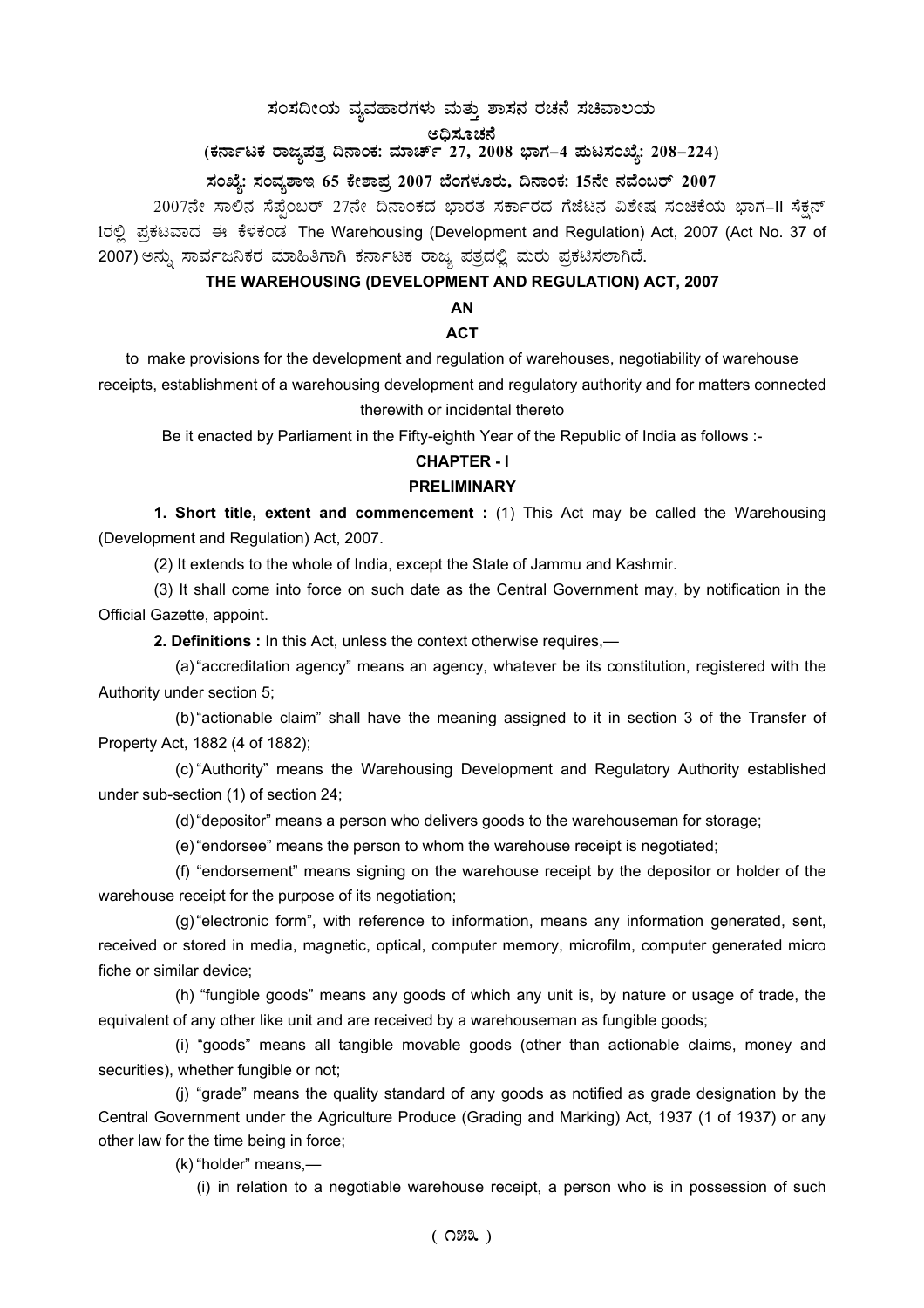receipt and a right to goods endorsed on it; and

 (ii) in relation to a non-negotiable warehouse receipt, a person named in it as the person to whom the goods are to be delivered or the assignee of that person;

(l) "member" means a member of the Authority and includes its Chairperson;

(m) "negotiable warehouse receipt" means a warehouse receipt under which the goods represented therein are deliverable to the depositor or order, the endorsement of which has the effect of transfer of goods represented thereby and the endorsee for which takes a good title;

(n) "non-negotiable warehouse receipt" means a warehouse receipt other than a negotiable warehouse receipt;

(o) "notification" means a notification published in the Official Gazette;

(p) "person" includes a firm, co-operative society or any association or body of persons, whether incorporated or not;

(q) "prescribed" means prescribed by rules made under this Act;

(r) "regulation" means a regulation made under this Act;

(s) "warehouse" means any premises (including any protected place) conforming to all the requirements including manpower specified by the Authority by regulations wherein the warehouseman takes custody of the goods deposited by the depositor and includes a place of storage of goods under controlled conditions of temperature and humidity;

(t) "warehousing business" means the Business of maintaining warehouses in storage of goods and issuing negotiable warehouse receipts;

(u) "warehouse receipt" means an acknowledgement in writing or in electronic form issued by a warehouseman or his duly authorised representative (including depository by whatever name called) of the receipt for storage of goods not owned by the warehouseman;

(v) "warehouseman" means any person who is granted a certificate of registration in respect of any warehouse or warehouses by the Authority or an accreditation agency for carrying on the business of warehousing.

#### **CHAPTER II**

#### **REGULATION OF WAREHOUSING BUSINESS**

**3. Requirement of registration for warehouses issuing negotiable warehouse receipts :** (1) No person shall commence or carry on the warehousing business unless he has obtained a registration certificate in respect of the concerned warehouse or warehouses granted by the Authority under this Act:

Provided that a person carrying on the warehousing business immediately before the commencement of this Act shall be allowed to carry on such business, in case he has made an application for registration within thirty days from the date of such commencement:

Provided further that no such registration shall be required for warehouses which do not propose to issue negotiable warehouse receipt.

**Explanation—**For the removal of doubts, it is hereby clarified that a warehouse registered under this Act shall also be eligible to issue non-negotiable warehouse receipts.

(2) Notwithstanding anything contained in sub-section (1), the Authority may, subject to such regulations and guidelines issued by it, authorise any person registered under section 5 as an accreditation agency to issue certificate of accreditation to any person for carrying on the business of wearehousing issuing negotiable warehouse receipts.

**4. Registration of warehouses :** (1) Any person desirous of commencing or carrying on the business of maintaining a warehouse issuing negotiable warehouse receipts may make an application to the Authority for registration in respect of one or more warehouses owned or occupied by him.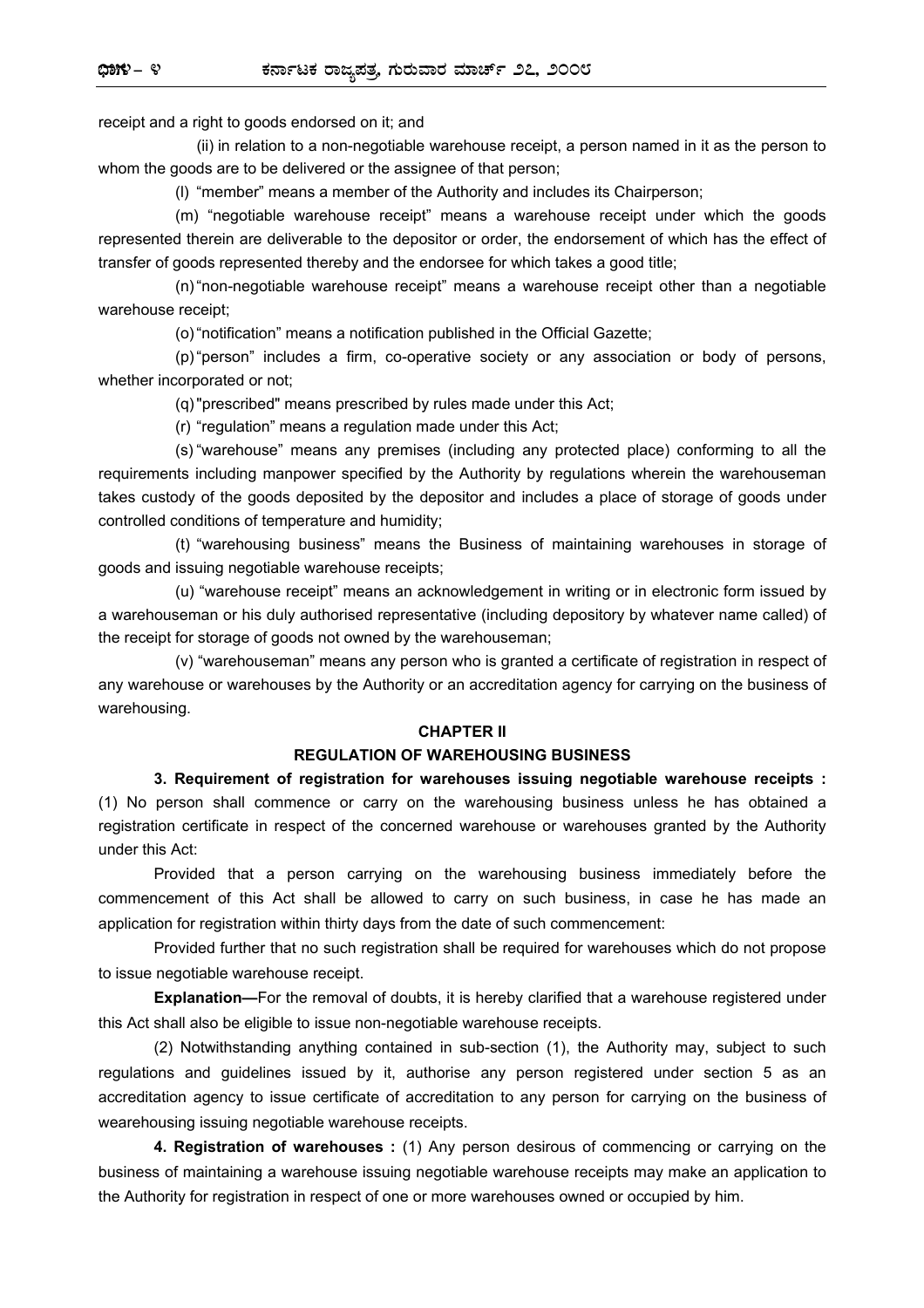(2) Every application for registration under sub-section (1) shall be in such form and manner and shall be accompanied by such fees as may be prescribed.

(3) The Authority may, after such enquiry and subject to such terms and conditions as it thinks fit, grant a certificate of registration of the warehouse in the prescribed form and bearing a registration number to the applicant authorising him to carry on the business of maintaining a warehouse or warehouses and to issue negotiable warehouse receipts.

(4) The Authority may not grant a certificate of registration under this section unless it is satisfied that the warehouse in respect of which the application has been made has adequate facilities and safeguards required to warehouse the goods of the nature specified in the application and the applicant satisfies the financial, managerial and other eligibility criteria and competence as may be prescribed:

Provided that no certificate of registration shall be refused to any applicant under this section unless the applicant has been given an opportunity of being heard.

**5. Registration of accreditation agencies :** (1) The Authority shall, from time to time, determine the number of accreditation agencies as it may authorise to issue certificate of accreditation to warehouses issuing negotiable warehouse receipts.

(2) Any person fulfilling the qualifications and other requirements as may be prescribed and desirous of functioning as an accreditation agency under this Act may make an application to the Authority seeking its registration as such under this Act.

(3) Every application under sub-section (2) shall be in such form and manner and shall be accompanied by such fees and security deposit as may be prescribed.

(4) The form in which and the terms and conditions subject to which a certificate of registration as an accreditation agency may be issued under this section shall be such as may be prescribed.

# **CHAPTER III**

# **WAREHOUSEMEN**

**6. Liabilities of warehousemen :** (1) A warehouseman is liable for loss of, or injury to, goods caused by his failure to exercise such care and diligence in regard to the goods as a careful and vigilant owner of the goods of the same bulk, quality and value would exercise in the custody of them in similar conditions.

(2) In case the goods are damaged or lost in spite of taking all care and precautions by the warehouseman due to unavoidable circumstances, the compensation equal to the value of goods at the time of deposit of the goods shall be payable by the warehouseman.

(3) In case the goods are damaged or lost due to the negligence of the warehouseman, then, the compensation shall be equal to value of goods plus the loss of profit to the holder of the receipt.

(4) The warehouseman shall not be responsible for any loss, destruction, damage or deterioration of the goods delivered to him for storage attributable to circumstances such as force majeure, act of war, act of public enemies and the like.

**7. Duties of warehousemen:** (1) In the absence of a lawful excuse, a warehouseman shall deliver the goods referred to in a negotiable receipt, to the holder of the receipt on demand made by the holder and on the holder fulfilling all the following conditions, namely:—

(a) satisfying the warehouse lien;

(b) surrendering the receipt in case of non-negotiable receipt and surrendering the receipt with endorsements in case of negotiable receipt; and

(c) acknowledging in writing the receipt of the goods.

(2) If a warehouseman refuses or fails to deliver the goods in compliance with the provisions of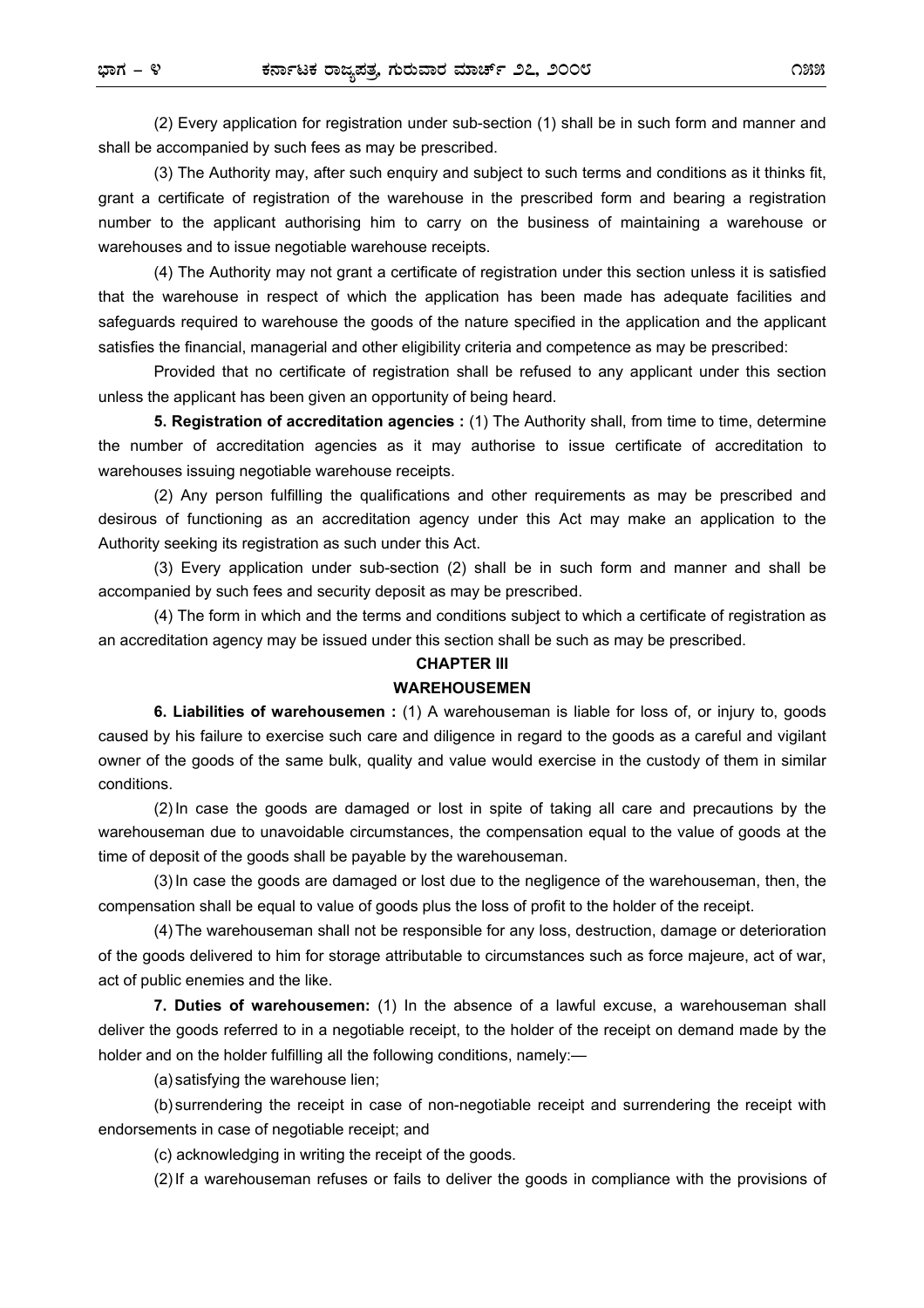this section, the burden of proof shall lie on the warehouseman to establish the existence of a lawful excuse for the refusal or failure.

 **8. Duties of warehouseman to keep records and accounts of warehouse business :**  (1) Every warehouseman shall keep in a place of safety a complete and accurate set of records and accounts of all transactions pertaining to the operation of a warehouse including records and accounts of all goods received in the warehouse and withdrawn therefrom, of all unissued receipts in his possession, of all receipts issued, returned to, or cancelled, by him.

(2) Subject to the provisions of sub-section (1), the warehouseman shall keep all the records and accounts of the warehouse business in numerical sequence separate and distinct from the records and accounts of any other business in such form and in such manner and for such period as the Authority may, by regulations, specify.

(3) The warehouseman shall make available to the Authority for inspection the records and accounts of the warehouse business at any time as may be desired by the Authority.

 **9. Special powers of warehouseman to deal with perishable and hazardous goods :** (1) If the goods are of a perishable or hazardous nature, or their keeping shall deteriorate greatly in value or damage other property, the warehouseman may give notice that is reasonable and possible under the circumstances to the holder of the receipt for the goods, if the name and address of the holder is known to the warehouseman or if not known to the warehouseman, then, to the depositor, requiring that person to satisfy the lien on the goods and to remove them from the warehouse.

(2) If the person to whom a notice under sub-section (1) is given fails to satisfy the lien and remove the goods within the time specified in the notice, the warehouseman may sell the goods at public or private sale without advertising.

(3) The notice referred to in sub-section (1) may be given by sending it by electronic mail, speed post or registered post or telegraphically addressed to the person to whom it is to be given at the last known address of the person and the notice is deemed to be given on the third day of the mailing.

(4) If the warehouseman after a reasonable effort is unable to sell the goods, the warehouseman may dispose of them in such other manner as he deems proper and shall incur no liability for that reason.

(5) From the proceeds of any sale or disposal of goods made under this section, the warehouseman shall, after satisfying his lien, hold the balance in trust for the holder of the receipt.

(6) No notice shall be necessary if the warehouseman is satisfied on reasonable grounds that in the circumstances of the case giving such notices is likely to cause further prejudice to the goods.

(7) If, at anytime, the warehouseman is satisfied that the quality of any fungible goods or any part thereof has so deteriorated or is so deteriorating that it is necessary to do so, to protect the holders of negotiable warehouse receipts from loss and time is not sufficient for him to seek their instructions, he may, subject to the regulations in this behalf, dispose off the goods or any part thereof and keep the sale proceeds after satisfying his lien in an escrow account for the benefit of the holders of receipts.

(8) In case of disposal of fungible goods under sub-section (7), the warehouseman shall, at the choice of the holder of the receipt, either pay the sale proceeds or deliver equivalent goods of the same grade, quality and quantity to him.

(9) Any endorsee shall have the right to intimate the address for service recorded with the warehouseman.

**10. Lien of warehouseman on goods :** (1) Every warehouseman has a lien on goods deposited with him for storage, whether deposited by the owner of the goods or by his authority, or by any person entrusted with the possession of the goods by the owner or by his agent.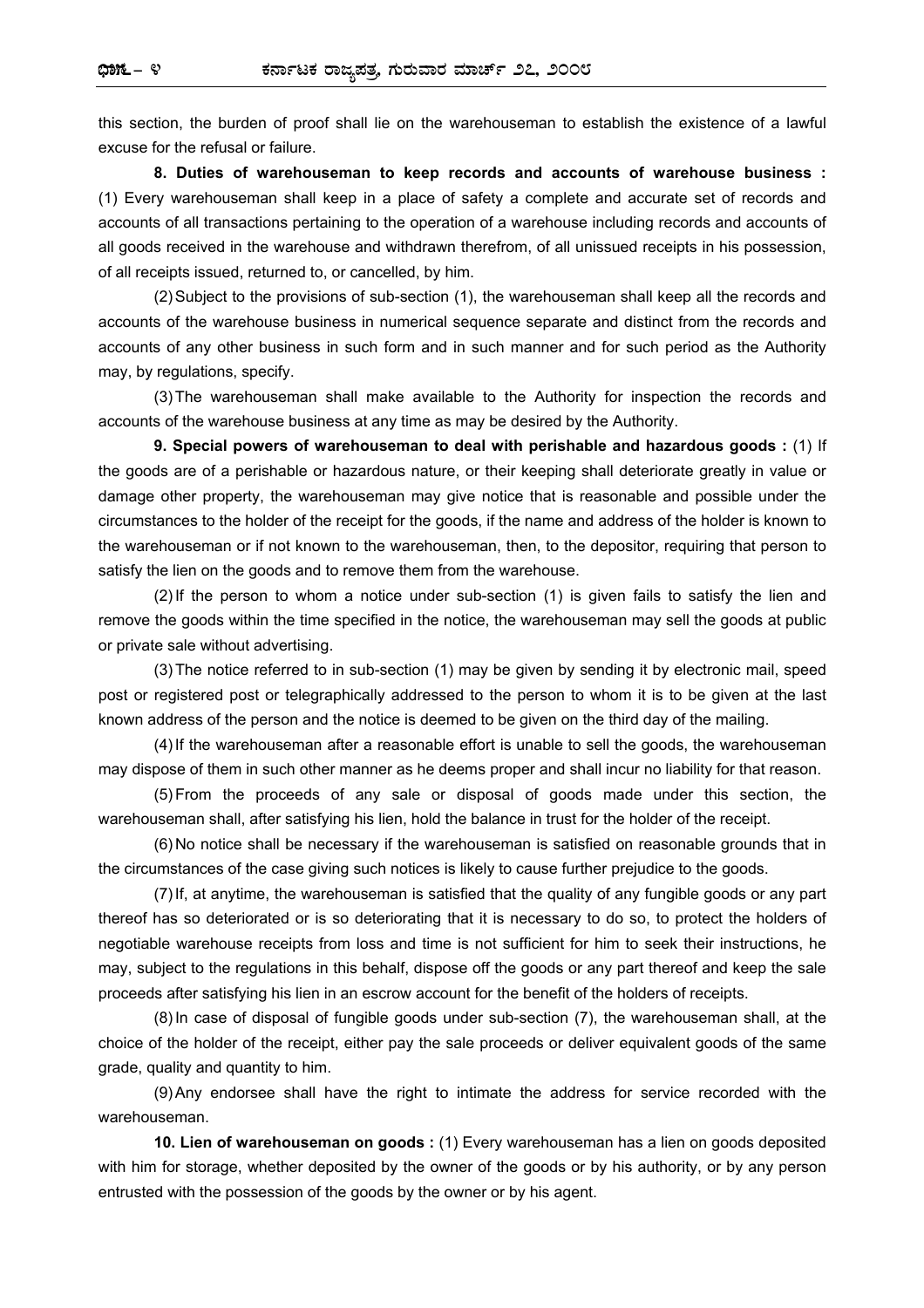(2) The lien of the warehouseman is for the amount of the storage and maintenance charges including —

(a) all lawful charges for storage and preservation of the goods;

(b) all reasonable charges for-

(i) any notice required to be given under the provisions of this Act;

(ii) notice and advertisement of sale;

(iii) sale of goods where default is made in satisfying the lien of the warehouseman; and

(iv) compliance of statutory provisions.

(3) In case of any endorsement on the face of a negotiable warehouse receipt, by a bank or the warehouseman, such endorsement shall be evidence of a pledge and the pledgee shall have priority over the interest of the holder of the receipt.

(4) In case of any pledge referred to in sub-section (3), the warehouseman shall not deliver the goods unless the endorsement of the pledge has been duly got cancelled.

(5) In case the goods are not taken back within the declared period of storage, the warehouseman shall have the right to recover his charges, selling the goods by public auction, or in any other manner provided in this section any goods upon which he has a lien.

(6) The warehouseman shall give a notice in writing of his intention to sell the goods to the person liable as debtor for the charges for which the lien exists or to the owner or person owning the right of property of the goods.

(7) The notice under sub-section (6) shall —

(a) contain all the details about the goods, the location of warehouse, date of deposit, the name of depositor and a statement of lien claimed by the warehouseman for the goods stored in the warehouse; and

(b) state that unless the charges are paid within the stipulated time mentioned in the notice, the goods shall be advertised for sale and sold by public auction at a time and place as specified in the notice.

(8) If the charges are not paid on or before the day mentioned in the notice, then, unless any other mode of sale is specified by the Authority, by regulations, an advertisement of the sale shall be published in a leading newspaper having circulation in the locality where the sale is to be held as well as where the owner of the goods is located and the sale shall be held not less than fourteen days from the date of first publication of the advertisement.

(9) The warehouseman shall, from the proceeds of the sale, satisfy his lien and shall pay over the surplus, if any, to the person entitled thereto.

(10) If the surplus is not demanded by the person entitled thereto within ten days after the sale of goods or if there are different claims, the warehouseman shall seek instructions from the Authority and act as per the orders of the Authority.

#### **CHAPTER IV WAREHOUSE RECEIPTS**

**11. Warehouse receipts :** (1) A warehouse receipt, which may be either in writing or in electronic form, shall be a document of title to goods in writing if it contains all the following particulars, namely:—

(a) receipt number;

(b) warehouse registration number and date up to which it is valid:

(c) name of the warehouse and its complete postal address: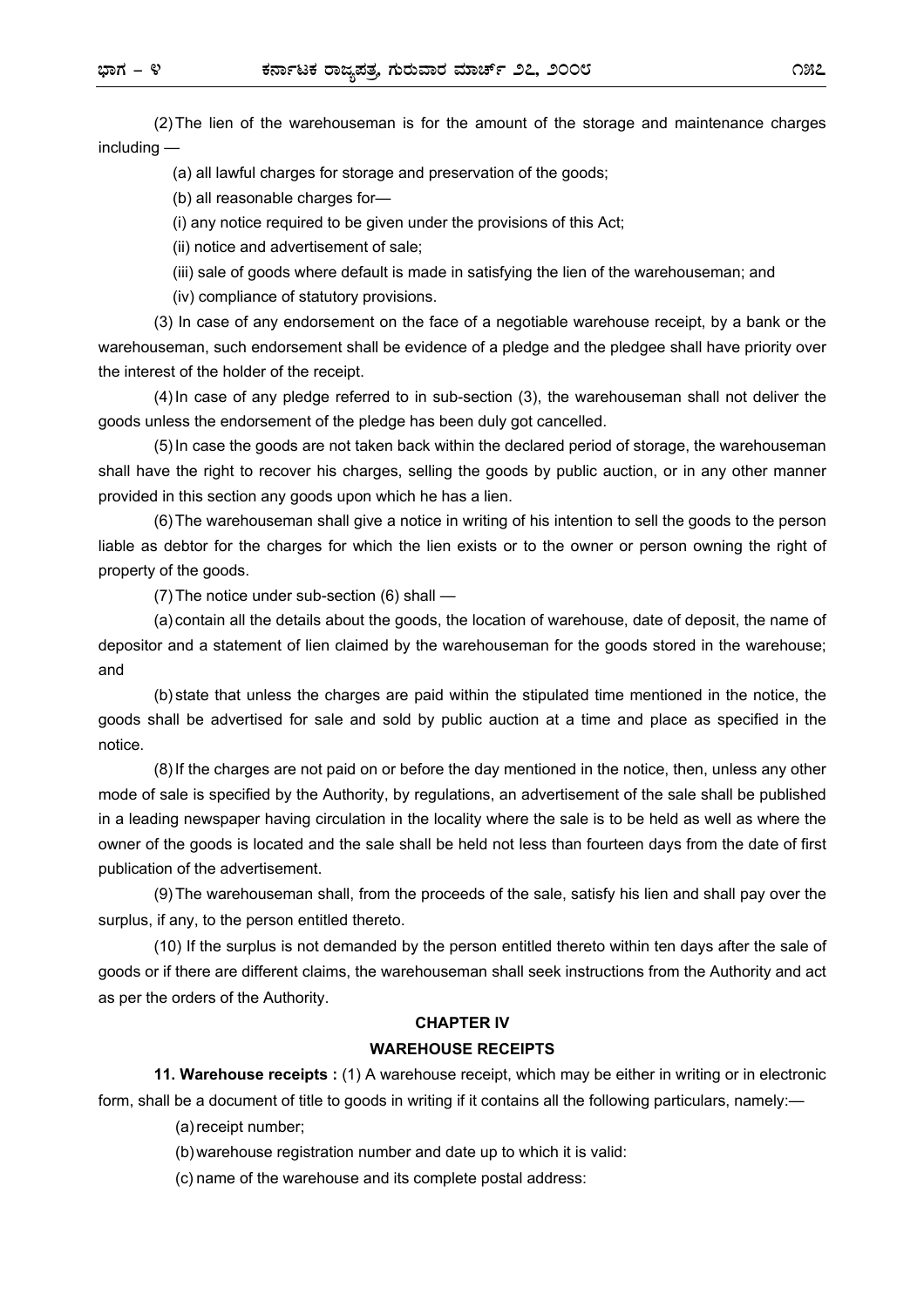(d) name and address of the person by whom or on whose behalf the goods are deposited;

(e) date of issue of the warehouse receipt;

(f) statement that the goods received shall be delivered to the holder thereof or that the goods shall be delivered to the order of a named person;

(g) rates of storage charges and handling charges;

(h) description of the goods or of the packages containing them with particulars of quantity and quality or grade;

(i) market value of the goods at the time of deposit;

(j) private marks of depositor on the goods or packages, if any, except in the case of fungible goods;

(k) name of the insurance company indemnifying for fire, flood, theft, burglary, misappropriation, riots, strikes or terrorism;

(l) whether the warehouse receipt is negotiable or non-negotiable;

(m) statement of the amount of any advance made and of any liability incurred for which the warehouseman claims his lien;

(n) date and signature of the warehouseman or his authorised agent;

(o) declared shelf-life of goods;

(p) the fact that the warehouseman holds the lien on the goods deposited for his storage and handling charges; and

(q) that the receipt would be valid only till the date of expiry of declared shelflife of the goods for which it is issued.

(2) In case a warehouseman wilfully omits from a negotiable warehouse receipt any of the particulars set out in sub-section (1), he shall be liable for damages caused by such omission.

(3) No warehouse receipt shall, by reason-of the omission only of any of the particulars set-forth in sub-section (1), be deemed to be invalid for the purpose of settlement of disputes or claims.

(4) Authority may, with the prior approval of the Central Government, add, delete or modify any particulars as specified in sub-clause (1) for all or any commodity or class of commodities or for any class of warehouses.

**12. Negotiability of warehouse receipts :** (1) The words in a negotiable warehouse receipt limiting its negotiability shall be void.

(2) A warehouseman who issues a non-negotiable warehouse receipt shall cause to be plainly marked upon its face the words "non-negotiable" or "not negotiable" in English or in the language in which it is issued.

(3) In case of non-compliance of sub-section (2), a holder of the warehouse receipt who purchases it for valuable consideration believing it to be a negotiable warehouse receipt may, at his option treat the receipt as vesting in him all rights attaching to a negotiable warehouse receipt and imposing upon the warehouseman the same liabilities which he would have incurred had the receipt been a negotiable warehouse receipt and the warehouseman shall be liable accordingly.

(4) A negotiable warehouse receipt shall be valid for delivery till the date of expiry of the declared shelf-life of the goods for which it is issued.

**13. Negotiation of warehouse receipt by delivery :** A negotiable warehouse receipt may be negotiated by its delivery if, by the terms of the receipt, the warehouseman undertakes to deliver the goods to the order of a named person, and that person or a subsequent endorsee has endorsed it.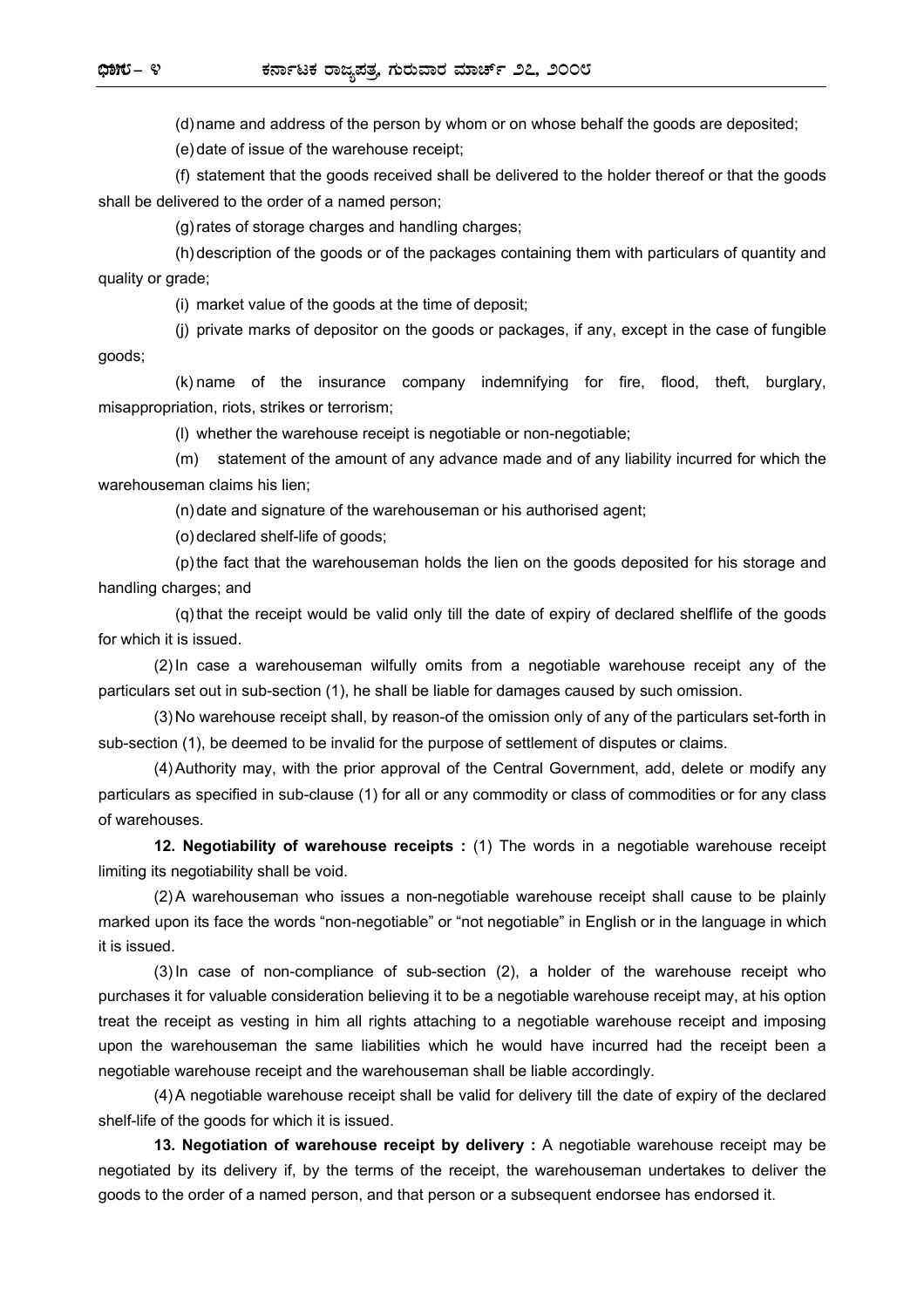**14. Transfer of negotiable warehouse receipts without endorsement :** Where a negotiable receipt is transferred for valuable consideration by delivery, and the endorsement of the transferor is essential for negotiation, the transferee acquires a right against the transferor to compel him to endorse the receipt, unless a contrary intention appears, and the negotiation takes effect as of the time when endorsement is made.

**15. Warrantees on negotiation of warehouse receipt :** A person who, for valuable consideration, negotiates a negotiable warehouse receipt by endorsement and delivery, including one who assigns for valuable consideration, a claim secured by a receipt, unless a contrary intention appears, warrants the following:—

(a) that the receipt is genuine;

(b) that the person has a legal right to negotiate or transfer it;

(c) that the person has no knowledge of any fact that would impair the validity of the receipt;

(d) that the person has a right to transfer the title to the goods; and

(e) that the goods are merchantable or fit for a particular purpose when those warranties would have been implied, if the contract of the parties had been to transfer without a receipt the goods represented by it.

**16. Non-liability of the endorser :** The endorsement of a receipt does not make the endorser liable for any failure on the part of the warehouseman or previous endorsers of the receipt to fulfil their respective obligations.

**17. Negotiation of warehouse receipt not impaired by fraud, mistake or duress:** The validity of the negotiation of a receipt is not impaired by the fact that—

(a) the negotiation was a breach of duty on the part of the person making the negotiation; or

(b) the owner of the receipt was induced by fraud, mistake or duress to entrust the possession or custody of the receipt to that person, if the person to whom the receipt was negotiated or a person to whom the receipt was subsequently negotiated, paid value for it without knowing of the breach of duty, fraud, mistake or duress.

**18. Subsequent negotiation of warehouse receipts :** If a person having sold, mortgaged or pledged goods that are in the custody of a warehouseman and for which a negotiable receipt has been issued, continues in possession of the negotiable receipt, the subsequent negotiation of it by that person under any sale or other disposition of the goods to any person receiving the receipt in good faith, for valuable consideration and without notice of the previous sale, mortgage or pledge, has the same effect as if a previous purchaser, mortgagee or pledgee of the goods, as the case may be, had expressly authorised the subsequent negotiation.

**19. Delivery of goods to be made after due charges are paid :** When a negotiable warehouse receipt has been issued in respect of any goods, the warehouseman shall not delvier the goods to the depositor or endorsee, until the due charges are paid to the custodian from the date of initial deposit till delivery is made and the warehouse receipt is surrendered for cancellation.

**20. Transfer of non-negotiable receipts:** (1) A non-negotiable warehouse receipt may be transferred by the holder by delivery to a purchaser or donee of the goods in writing executed by the holder.

(2) A person to whom the goods covered by a non-negotiable warehouse receipt is transferred acquires —

(a) the title of the transferor to the goods; and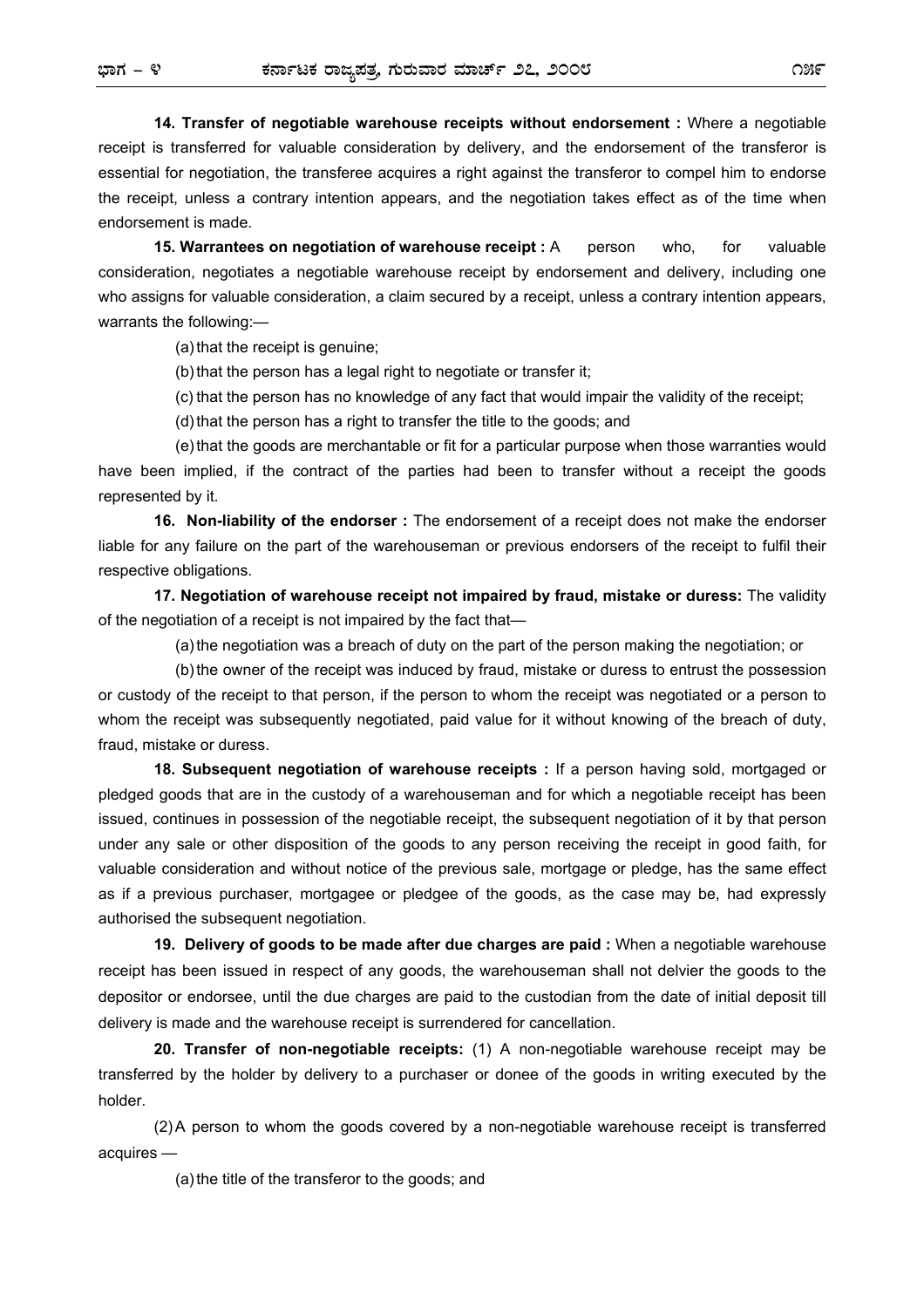(b) the right to deposit with the warehouseman the receipt or duplicate thereof or to give notice in writing to the warehouseman of the transfer.

(3) The transferee shall acquire the benefit of the obligation of the warehouseman to hold goods in storage for him according to the terms of the receipt upon deposit of the transfer of the goods and on giving notice in writing of the transfer and upon the warehouseman having a reasonable opportunity of verifying the transfer.

**21. Conclusiveness of negotiable warehouse receipt :** In the hands of a holder who has purchased a negotiable warehouse receipt for valuable consideration, it shall be conclusive evidence of the goods described in it as against the warehouseman or any person claiming through him.

**22. Presumption in certain cases :** In a dispute between an endorser of a negotiable warehouse receipt and his endorsee unless it is proved otherwise, it shall be presumed that -

(a) the endorsement has been made voluntarily;

(b) the endorsement has been made for full consideration;

(c) the endorser had full legal title in the goods represented by the receipt; and

(d) the endorsement has extinguished all the rights, title and interest of the endorser in the goods.

**23. Issue of duplicate receipt :** (1) No warehouseman shall issue a warehouse receipt without actually receiving the goods of the quantity, quality or grade and other particulars as may be mentioned in the receipt.

(2) No warehouseman shall issue more than one receipt for the same goods deposited by any person:

Provided that in case of a loss or destruction, a duplicate receipt may be issued in such manner as may be specified by the Authority by regulations.

(3) If a warehouseman fails to comply with the provisions of sub-section (2), he would be liable for all such damages caused by the failure to any person who has transacted on such receipt for valuable consideration, believing it to be an original, even though the transaction is after the delivery of the goods by the warehouseman to the holder of the original receipt.

(4) A receipt on the face of which the word "duplicate" is plainly 'marked is a representation and warranty by the warehouseman that it is an accurate copy of a receipt properly issued and uncancelled on the date of issue of the duplicate warehouse receipt.

#### **CHAPTER V**

#### **THE WAREHOUSING DEVELOPMENT AND REGULATORY AUTHORITY**

**24. Establishment and incorporation of Authority :** (1) With effect from such date as the Central Government may, by notification, specify in this behalf, there shall be constituted an authority to be called the Warehousing Development and Regulatory Authority to exercise the powers conferred on, and to perform the functions assigned to it by or under this Act.

(2) The Authority shall be a body corporate by the name aforesaid having perpetual succession and a common seal with power, subject to the provisions of this Act, to acquire, hold and dispose of property, both movable and immovable, and to contract and shall, by the said name, sue or be sued.

(3) The head office of the Authority shall be at New Delhi and the Authority may, with the previous approval of the Central Government, establish offices at other places in India.

**25. Composition of Authority :** The Authority shall consist of—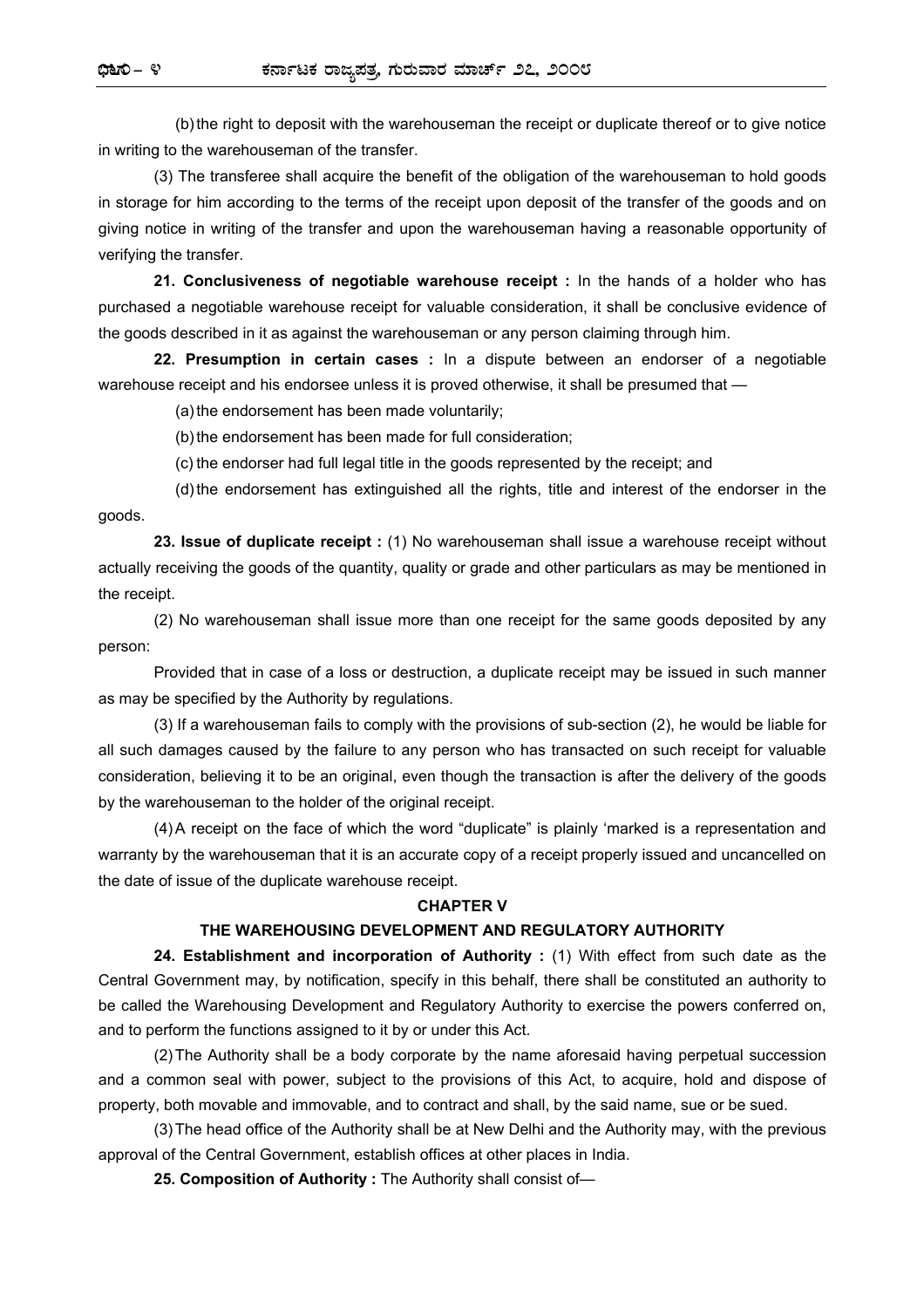(a) a Chairperson; and

(b) not more than two other members,

to be appointed by the Central Government from amongst persons of ability, integrity and standing who have wide knowledge and experience in inventory management, insurance, preservation, quality control, agriculture banking, finance, economics, law or administration.

**26. Tenure of office of Chairperson and other members :** (1) The Chairperson and every other member shall hold office for a term not exceeding five years from the date on which he enters upon his office and shall be eligible for re-appointment:

Provided that no person shall hold office as the Chairperson or other member after he has attained the age of sixty-five years.

(2) Notwithstanding anything contained in sub-section (1), a member may—

(a) relinquish his office by giving in writing to the Central Government notice of not less than three months; or

(b) be removed from his office in accordance with the provisions of section 27

**27. Removal from office :** (1) The Central Government may remove from office any member who—

(a) is, or at any time has been, adjudged as an insolvent; or

(b) has become physically or mentally incapable of acting as a member; or

(c) has been convicted of an offence which, in the opinion of the Central Government, involves moral turpitude; or

(d) has acquired such financial or other interest as is likely to affect prejudicially his functions as a member; or

(e) has so abused his position as to render his continuation in office detrimental to the public interest.

(2) No such member shall be removed under clause (d) or clause (e) of sub-section (1) unless he has been given a reasonable opportunity of being heard 'in the matter.

**28. Salary allowances and other terms and conditions of Chairperson and other members :**  Subject to the rules as may be made in this behalf, the salaries and allowances payable to, and other terms and conditions of service of-

(a) the Chairperson shall be the same as that of a Secretary to the Government of India;

(b) the other members of the Authority shall be the same as that of Joint Secretaries to the Government of India.

**29. Bar on future employment of members :** The Chairperson and the other members shall not, for a period of two years from the date on which they cease to hold office as such, except with the previous approval of the Central Government, accept any employment in any concern in the warehousing sector.

**30. Chairperson to be the chief executive of Authority :** The Chairperson shall be the chief executive of the Authority.

**31. Meetings of Authority :** (1) The Authority shall meet at such times and places and shall observe such rules of procedure in regard to transaction of business at its meettings (including the quorum at such meetings) as may be determined by regulations.

(2) The Chairperson, or if, for any reason he is unable to attend a meeting of the Authority, any other member chosen by the members present from amongst themselves at the meeting shall preside at the meeting.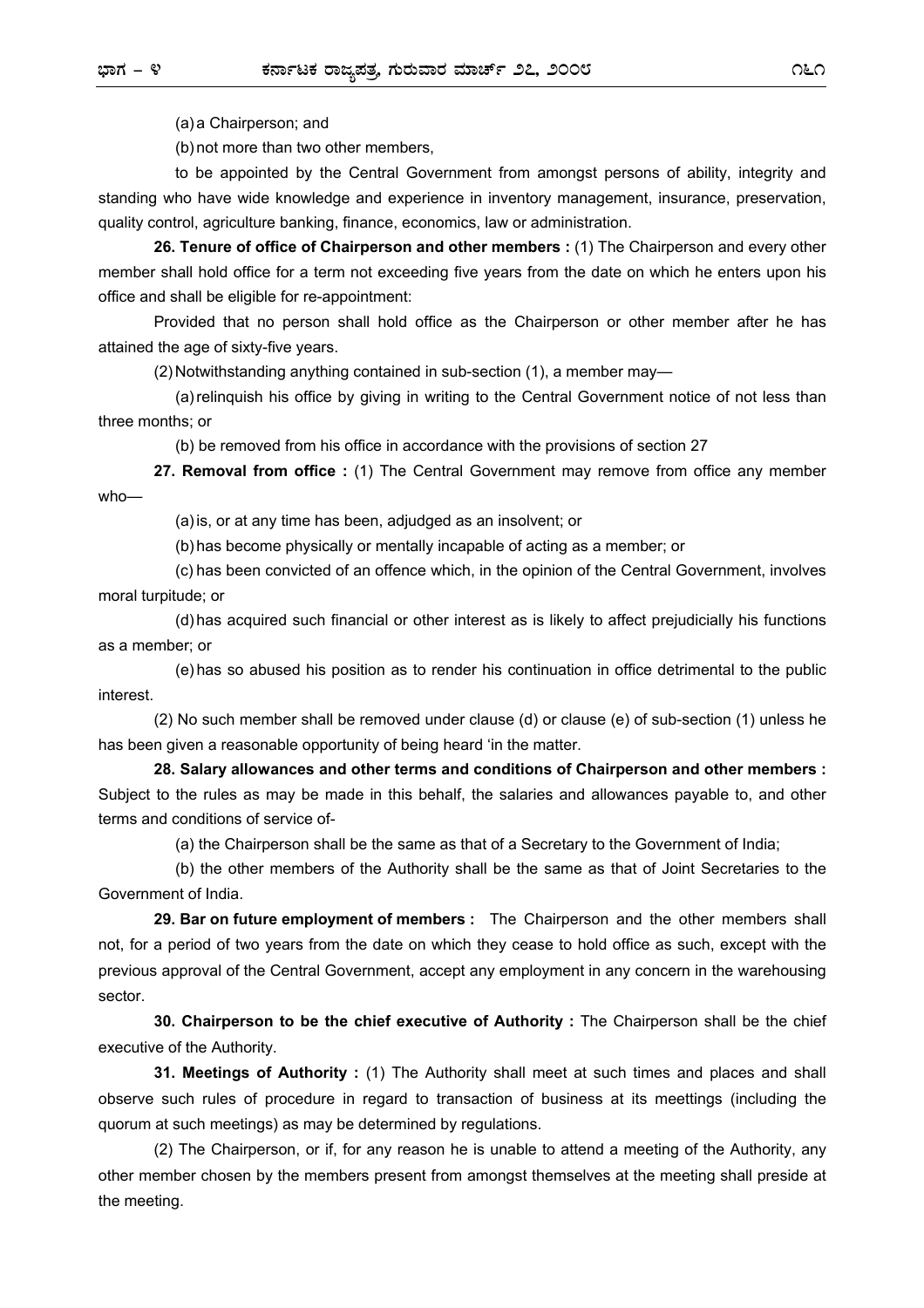(3) All questions which come up before any meeting of the Authority shall be decided by a majority of votes by the members present and voting, and in the event of an equality of votes, the Chairperson, or the person presiding shall have a second or casting vote.

**32. Vacancies, etc., not to invalidate proceedings of Authority :** No act or proceeding of the Authority shall be invalid merely by reason of-

(a) any vacancy in, or any defect in the constitution of, the Authority; or

(b) any defect in the appointment of a person acting as a member of the Authority: or

(c) any irregularity in the procedure of the Authority not affecting the merits of the case.

**33. Officers and employees of Authority :** (1) The Authority may appoint officers and such other employees as it considers necessary for the efficient discharge of its function under this Act.

(2) The terms and conditions of service of officers and other employees of the Authority appointed under sub-section (1) shall be governed by regulations made under this Act.

**34. Warehousing Advisory Committee :** (1) The Authority may, by notification, constitute a Committee to be known as the Warehousing Advisory Committee to advise the Authority on matters relating to the making of regulations under section 51 and make recommendations for effective implementation of the provisions of this Act.

(2) The Warehousing Advisory Committee shall consist of not more than fifteen members excluding the members of the Authority to represent the interests of commerce, industry, engineering, agriculture, consumers, organisations engaged in warehousing, quality control, preservation and research bodies;

(3) Without prejudice to the provisions of sub-section (1), the Warehousing Advisory Committee may advise the Authority on such other matters as may be referred to it by the Authority.

#### **CHAPTER VI**

#### **POWERS AND FUNCTIONS OF AUTHORITY**

**35. Powers and functions of Authority :** (1) Subject to the provisions of this Act and any other law for the time being in force, the Authority shall have the duty to regulate and ensure implementation of the provisions of this Act and promote orderly growth of the warehousing business.

(2) Without prejudice to the generality of the foregoing provisions, the powers and functions of the Authority shall include the following, namely:-

(a) to issue to the applicants fulfilling the requirements for warehousemen a certificate of registration in respect of warehouses, or renew, modify, withdraw, suspend or cancel such registration;

(b) to regulate the registration and functioning of accreditation agency, renew, modify, withdraw, suspend or cancel such registration, and specify the code of conduct for officials of accreditation agencies for accreditation of the warehouses;

(c) to specify the qualifications, code of conduct and practical training for warehousemen and staff engaged in warehousing business;

(d) to regulate the process of pledge, creation of charges and enforcement thereof in respect of goods deposited with the warehouse;

(e) to promote efficiency in conduct of warehouse business;

(f) to make regulations laying down the standards for approval of certifying agencies for grading of goods;

(g) to promote professional organisations connected with the warehousing business;

(h) to determine the rate of, and levy, the fees and other charges for carrying out the provisions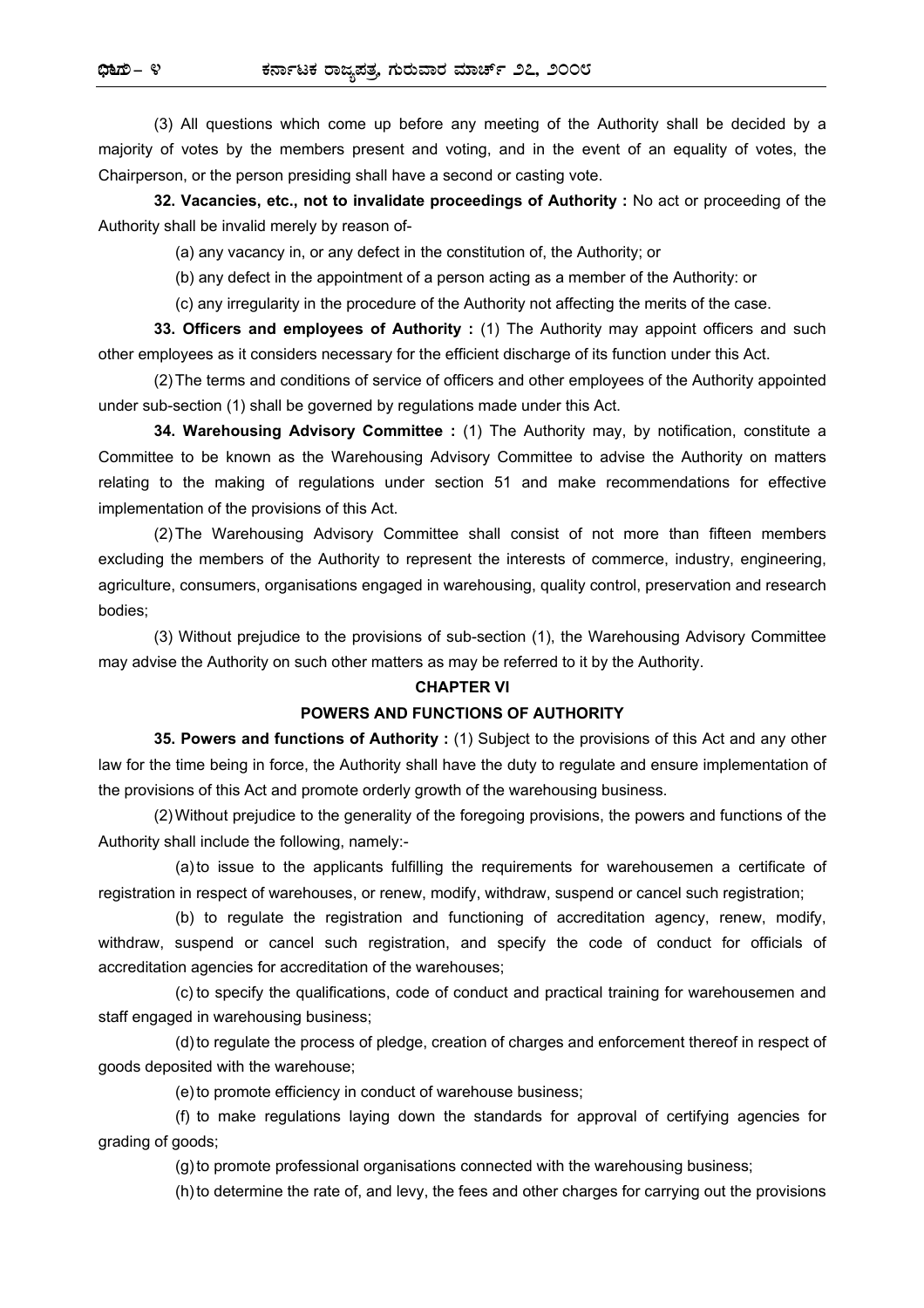of this Act;

(i) to call for information from, undertaking inspection of, conducting enquiries and investigations including audit of the warehouses, accreditation agencies and other organisations connected with the warehousing business;

(j) to regulate the rates, advantages, terms and conditions that may be offered by warehousemen in respect of warehousing business;

(k) to specify, by regulations, the form and manner in which books of account shall be maintained and statement of accounts shall be rendered by warehousemen;

(l) to maintain a panel of arbitrators and to nominate arbitrators from such panel in disputes between warehouses and warehouse receipt holders;

(m) to regulate and develop electronic system of holding and transfer of credit balances of fungible goods deposited in the warehouses;

(n) to determine the minimum percentage of space to be kept reserved for storage of agricultural commodities in a registered warehouse;

(o) to specify the duties and responsibilities of the warehouseman;

(p) to exercise such other powers and perform such other functions as may be prescribed.

#### **CHAPTER VII**

#### **FINANCE, ACCOUNTS AND AUDIT**

**36. Grants by Central Government :** The Central Government may, after due appropriation made by Parliament by law in this behalf, make to the Authority grants of such sums of money as the Government may think fit for being utilised for the purposes of this Act.

**37. Constitution of fund :** (1) There shall be constituted a fund to be called the Warehousing Development and Regulatory Authority Fund and there shall be credited thereto-

(a) all Central Government grants, fees and charges received by the Authority;

(b) all sums received by the Authority from such other source as may be decided upon by the Central Government;

(c) all sums realised by way of penalties under this Act.

(2) The fund shall be applied for meeting—

(a) the salaries, allowances and other remuneration of the members, officers and other employees of the Authority;

(b) the other expenses of the Authority in connection with the discharge of its functions and for the purposes of this Act.

**38. Accounts and audit :** (1) The Authority shall maintain proper accounts and other relevant records and prepare an annual statement of accounts in such form and manner as may be prescribed by the Central Government in consultation with the Comptroller and Auditor-General of India.

(2) The accounts of the Authority shall be audited by the Comptroller and Auditor-General of India at such intervals as may be specified by him and any expenditure incurred in connection with such audit shall be payable by the Authority to the Comptroller and Auditor-General.

(3) The Comptroller and Auditor-General of India and any other person appointed by him in connection with the audit of the accounts of the Authority shall have the same rights, privileges and authority in connection with such audit as the Comptroller and Auditor-General generally has in connection with the audit of the Government accounts and, in particular, shall have the right to demand the production of books of account, connected vouchers and other documents and papers and to inspect any of the offices of the Authority.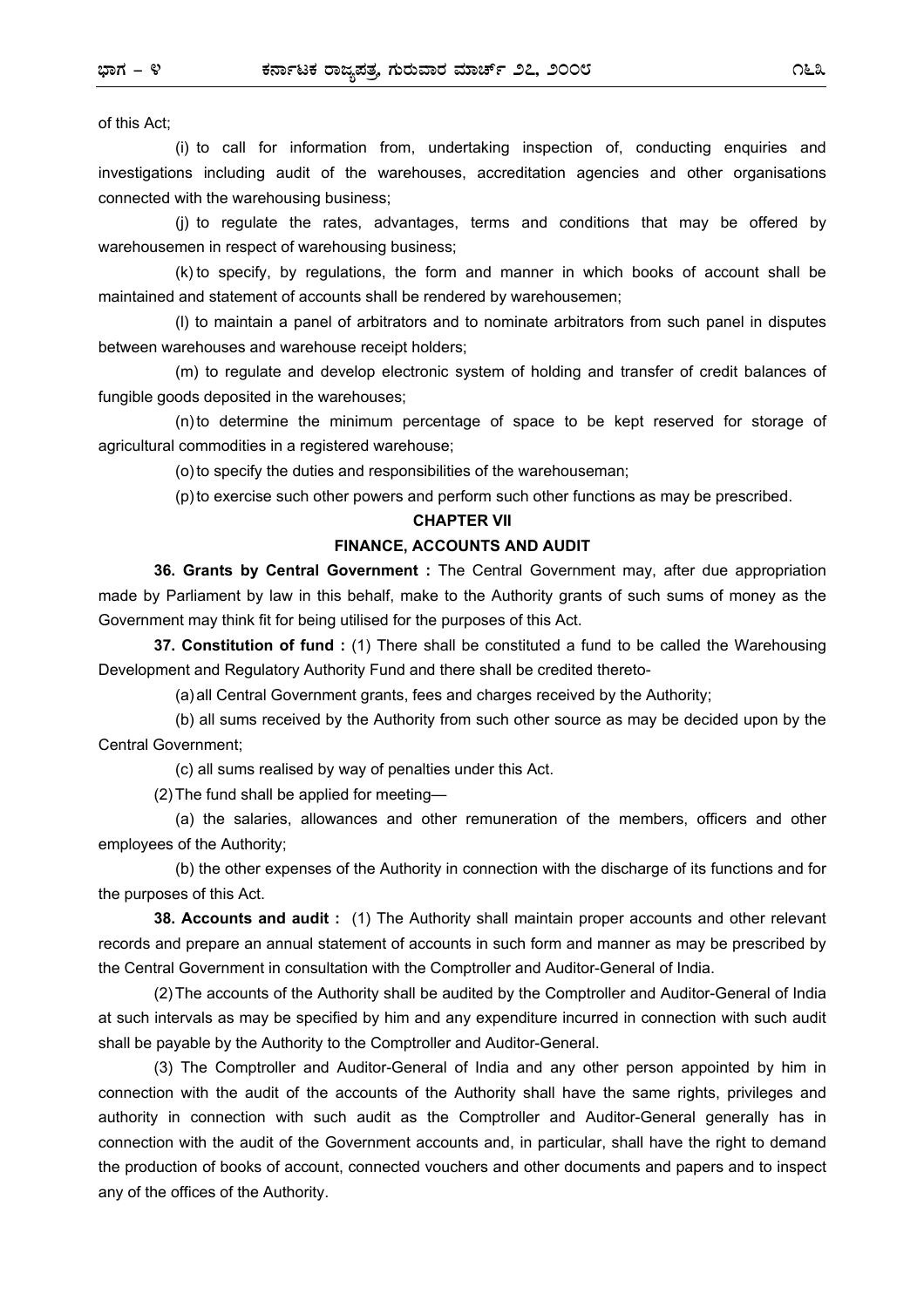(4) The accounts of the Authority as certified by the Comptroller and Auditor-General of India or any other person appointed by him in this behalf together with the audit-report thereon shall be forwarded annually to the Central Government and that Government shall cause the same to be laid before each House of Parliament.

**39. Furnishing of returns, Annual Report, etc., to Central Government :** (1) The Authority shall furnish to the Central Government at such time and in such form and manner as may be prescribed, or as the Central Government may direct to furnish such returns, statements and other particulars in regard to any proposed or existing programme for the promotion and development of the warehousing industry as the Central Government may, from time to time, require.

(2) Without prejudice to the provisions of sub-section (1), the Authority shall, within nine months after the close of each financial year, submit to the Central Government an Annual Report giving a true and full account of its activities including the activities for promotion and development of the warehousing business during the previous financial year.

(3) Copies of the reports received under sub-section (2) shall be laid, as soon as may be after they are received, before each House of Parliament.

#### **CHAPTER VIII**

#### **POWERS OF CENTRAL GOVERNMENT**

**40. Powers of Central Government to issue directions :** (1) Without prejudice to the foregoing provisions of this Act, the Authority shall, in exercise of its powers and performance of its functions under this Act, be bound by such directions on questions of policy, other than those relating to technical and administrative matters, as the Central Government may give in writing to it from time to time:

Provided that the Authority shall, as far as practicable, be given an opportunity to express its views before any direction is given under this sub-section.

(2) The decision of the Central Government, whether a question is one of policy or not, shall be final.

**41. Power of Central Government to supersede Authority :** (1) If, at any time, the Central Government is of the opinion—

(a) that, on account of circumstances beyond the control of the Authority, it is unable to discharge the functions or perform the duties imposed on it by or under the provisions of this Act; or

(b) that the Authority has persistently defaulted in complying with any direction given by the Central Government under this Act or in the discharge of the functions or performance of the duties imposed on it by or under the provisions of this Act and as a result of such default the financial position of the Authority or the administration of the Authority has suffered; or

(c) that circumstances exist which render it necessary in the public interest so to do, the Central Government may, by notification and for reasons to be specified therein, supersede the Authority for such period not exceeding six months, as may be specified in the notification and nominate a person to look after the functions of the Authority:

Provided that before issuing any such notification, the Central Government shall give a reasonable opportunity to the Authority to make representations against the proposed supersession and shall consider the representation, if any, of the Authority.

(2) Upon the publication of a notification under sub-section (1) superseding the authority,—

(a) the Chairperson and other members shall, as from the date of supersession, be deemed to have vacated their offices;

(b) all the powers, functions and duties which may, by or under the provisions of this Act, be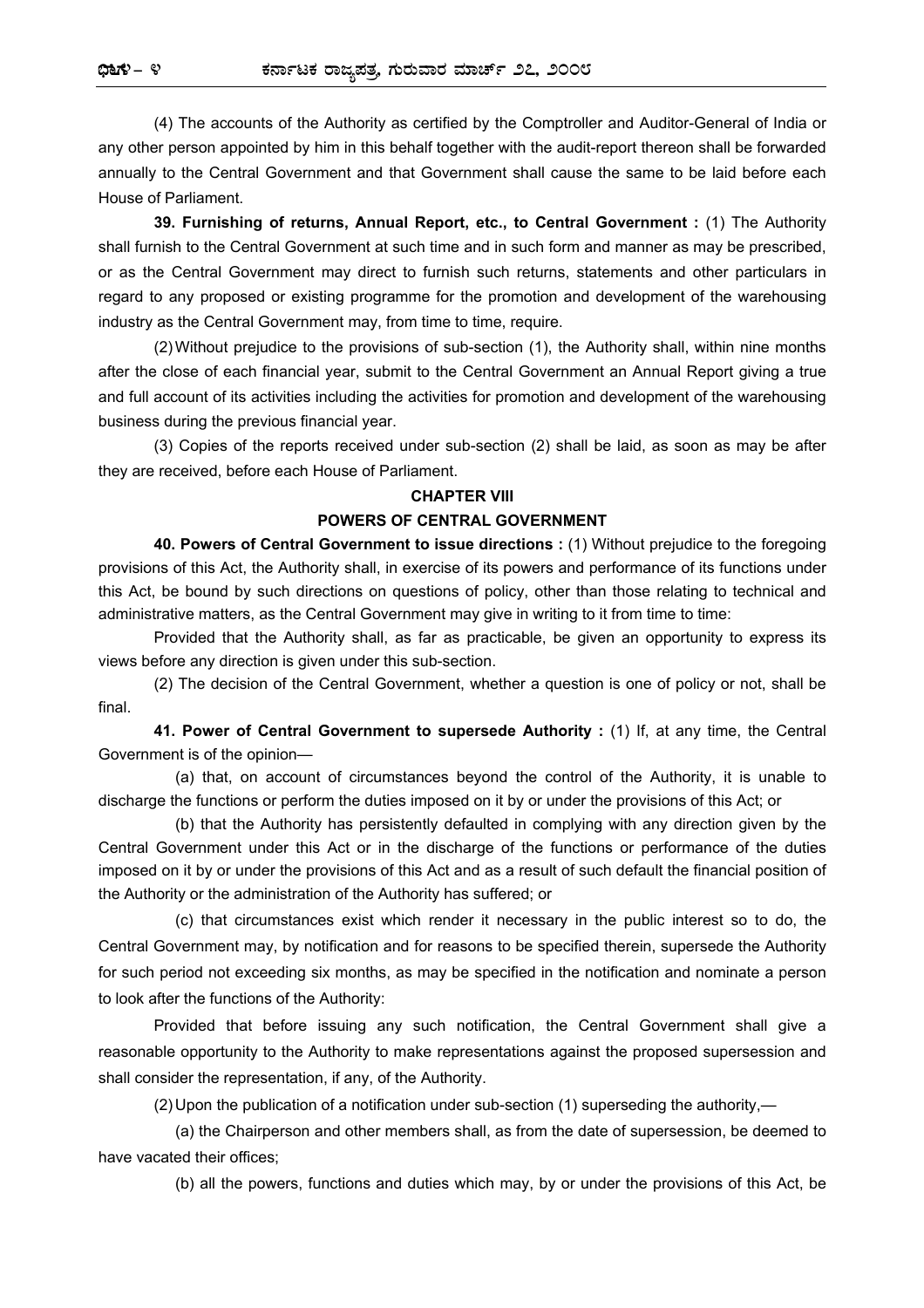exercised or discharged by or on behalf of the Authority shall, until the Authority is reconstituted under sub-section (3), be exercised and discharged by the person nominated by the Central Government under clause (c) of sub-section (1);

(c) all properties owned or controlled by the Authority shall, until the Authority is reconstituted under sub-section (3), vest in the Central Government.

(3)On or before the expiration of the period of supersession specified in the notification issued under sub-section (1), the Central Government shall reconstitute the Authority by a fresh appointment of its Chairperson and other members and in such case any person who had vacated his office under clause (a) of sub-section (2) shall not be deemed to be disqualified for re-appointment.

(4) The Central Government shall cause a copy of the notification issued under sub-section (1) and a full report of any action to be laid before each House of Parliament at the earliest.

(5) Notwithstanding anything contained in any law or in any contract or memorandum or articles of association, on the removal of a person, from office under this section, that person shall not be entitled to claim any compensation for the loss or termination of office.

## **CHAPTER IX APPEALS**

# **42. Appeals to Appellate Authority :** (1) Any person aggrieved by an order of the Authority made under this Act, or any rules or the regulations made thereunder may prefer an appeal to such person or authority appointed by the Central Government (hereafter referred to as the Appellate Authority) within sixty days from the date of such order:

Provided that an appeal may be admitted after the expiry of the said period of sixty days but not beyond a total period of ninety days if the appellant satisfies the Appellate Authority that he had sufficient cause for not preferring the appeal within the said period.

(2) Every appeal made under this section shall be made in such form and manner and shall be accompanied by a copy of the order appealed against and by such fees as may be prescribed.

(3) The procedure for disposing of an appeal shall be such as may be prescribed:

Provided that before disposing of an appeal, the appellant shall be given a reasonable opportunity of being heard.

(4) An appeal filed before the Appellate Authority shall be heard and disposed of as expeditiously as possible and endeavour shall be made to finally dispose of the appeal within a period of ninety days from the date of its filing.

#### **CHAPTER X**

#### **OFFENCES AND PENALTIES**

**43. Offences and penalties :** (1) Any warehouseman knowingly issuing a negotiable warehouse receipt without taking the actual physical delivery of the goods in his warehouse or a warehouseman or an agent or servant of the warehousernan who issues a warehouse receipt without reasonably satisfying himself that the goods for which such warehouse receipt is issued have actually been received or the number, weight or grade of the goods corresponds to the number, weight or grade specified in the warehouse receipt or the goods are under his actual control at the time of issuing such warehouse receipt, commits an offence and shall be punishable with imprisonment for a term which may extend to three years or with fine which may extend to four times the value of the goods or with both.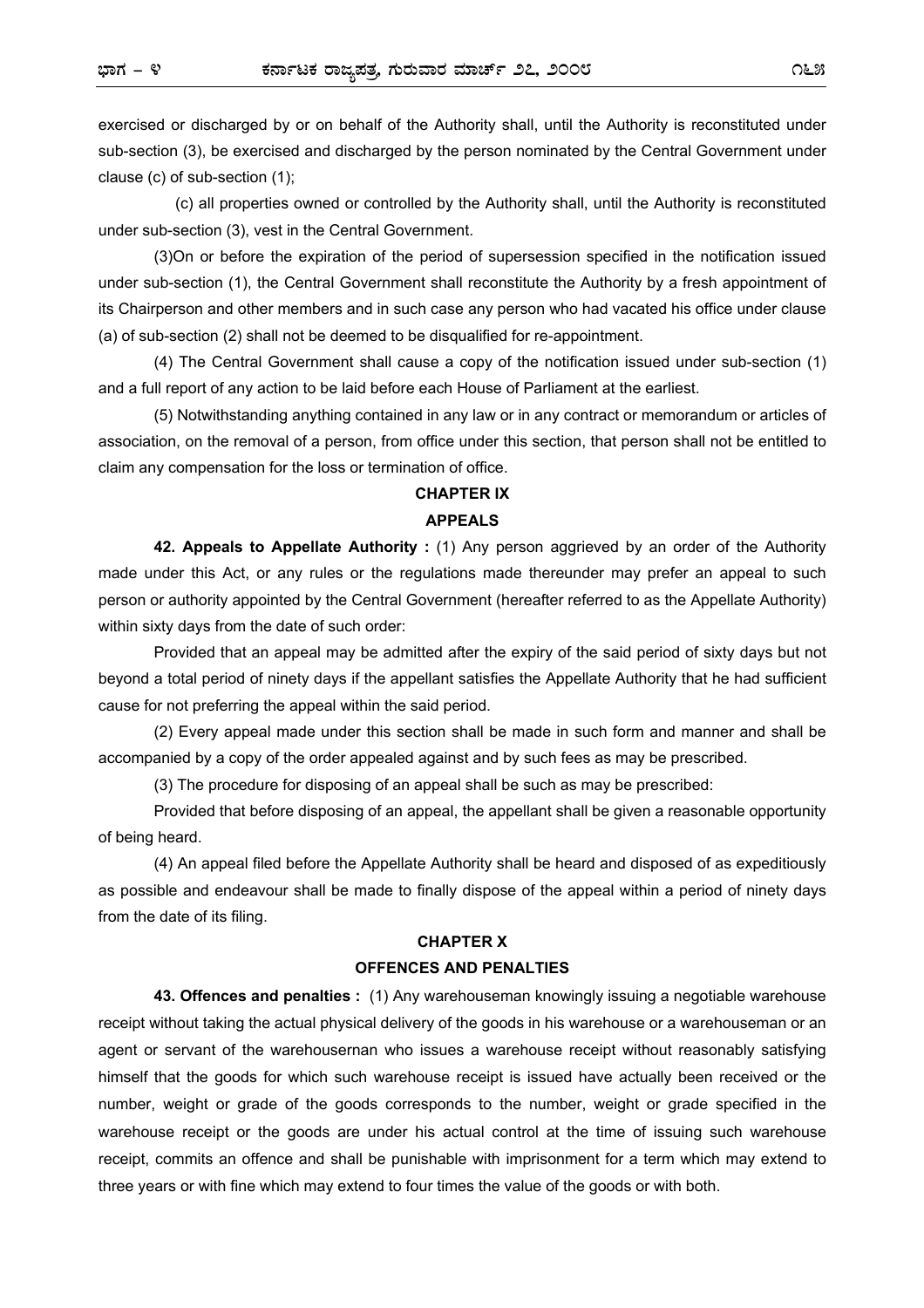(2) A warehouseman or an agent or servant of the warehouseman, who knowingly issues a duplicate negotiable warehouse receipt without substantially following the procedure for the issue of a duplicate warehouse receipt, commits an offence and shall be punishable for such offence with imprisonment for .a term which may extend to three years, or with fine which may extend to one lakh rupees, or with both.

(3) A warehouseman or an agent or servant of the warehouseman, who, knowingly that the negotiable warehouse receipt in respect of such goods is outstanding and is uncancelled, delivers the goods without obtaining possession of such negotiable warehouse receipt at or before the time of such delivery and thereby causes unlawful loss or gain to any person, commits an offence and shall be punishable for such an offence by imprisonment for a term which may extend to three years or with fine which may extend to one lakh rupees, or with both.

(4) A warehouseman who fails, on surrender of a negotiable warehouse receipt by the depositor or endorsee and payment of all his lawful charges and cancellation of encumbrances endorsed on the receipt, within the declared shelf-life of the goods, as mentioned therein to deliver the goods represented by the receipt commits an offence and shall be punishable for such offence with imprisonment for a term which may extend to three years or with fine which may extend to three times the value of the goods or with **both** 

(5) Any depositor, who declared as the value of the goods delivered by him for storage with a warehouseman an amount which he does not believe to be the proper value, commits an offence and shall be punishable for such an offence with fine which may extend to one lakh rupees.

**44. Offences by companies :** (1) Where an offence under this Chapter is committed by a company, everyperson, who at the time the offence was committed, was in charge of the company or was responsible for making the deposit, as the case may be, shall be deemed to be guilty of the offence and shall be liable to be proceeded against and punished accordingly:

Provided that nothing contained in this sub-section shall render any such person liable to punishment if be proves that the contravention took place without his knowledge or that he exercised all due diligence to prevent such contravention.

(2) Notwithstanding anything contained in sub-section (1), where any offence under this Chapter has been committed by a company and it is proved that such an offence has been committed with the consent or connivance of any director, manager, secretary or other officer of the company, such director, manager, secretary or other officer shall also be deemed to be guilty of the offence and shall be liable to be proceeded against and punished accordingly.

**Explanation.—** For the purposes of this section,- —

(a) "company" means any body corporate and includes a firm or other association of individuals; and

(b) "director", in relation to a firm, means a partner in the firm.

**45. Cognizance of offences by courts :** (1) No court shall take cognizance of any offence punishable under this Act, save on a complaint made by the Authority or by any officer authorised in writing in this behalf by the authority.

(2) No court inferior to that of a Metropolitan Magistrate or a Judicial Magistrate of the first class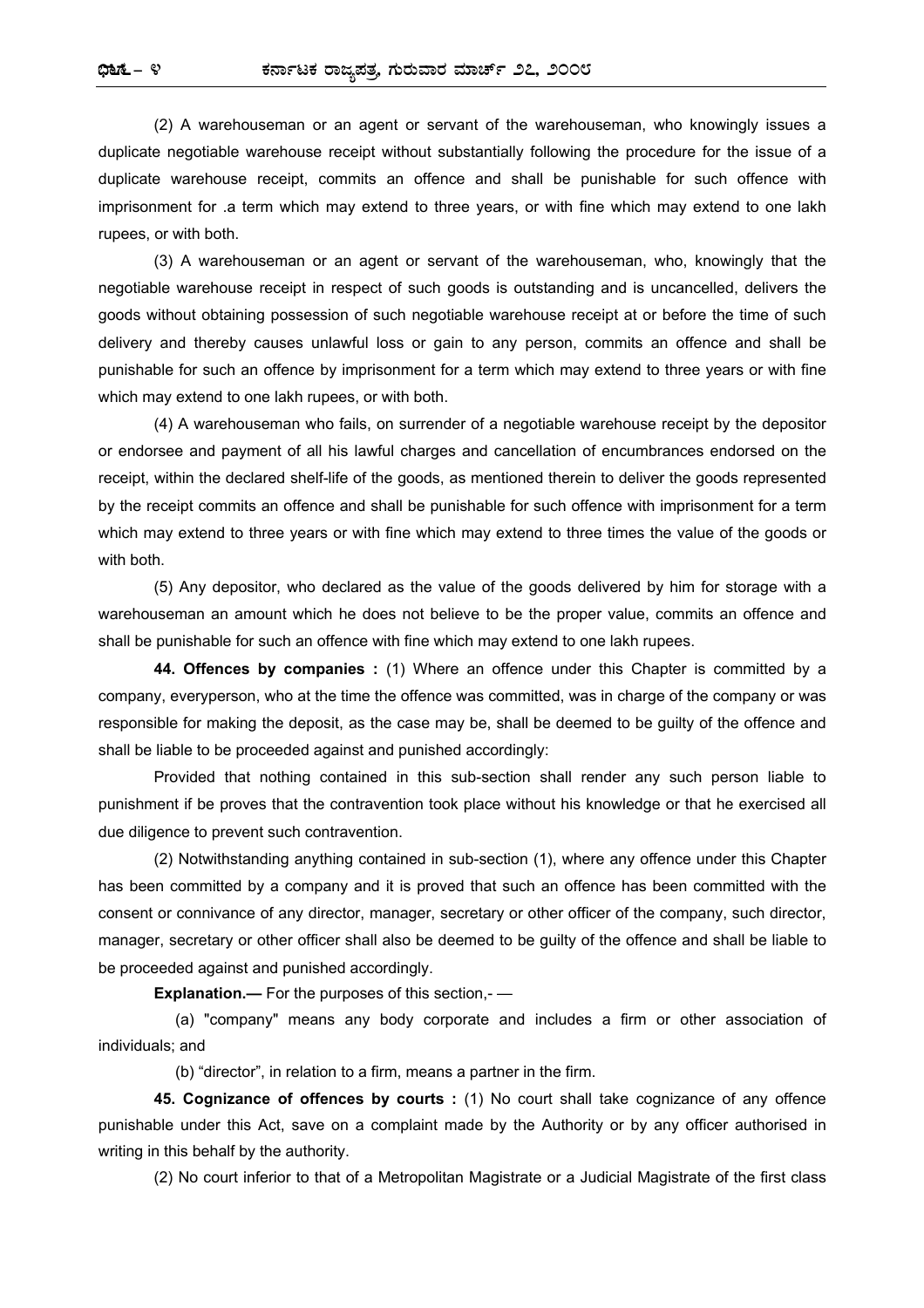shall try any offence punishable under this Act.

## **CHAPTER XI MISCELLANEOUS**

**46. Chairperson, members, officers and other employees of Authority to be public servants:** The Chairperson, members, officers and other employees of Authority and Appellate Authority shall be deemed, when acting or purporting to act in pursuance of any of the provisions of this Act, (45 of 1860) to be public servants within the meaning of section 21 of the Indian Penal Code.

**47. Protection of action taken in good faith :** No suit, prosecution or other legal proceeding shall lie against the Central Government or any officer of the Central Government or any member other, officer or other employee of the Authority for anything which is in good faith done or intended to be done under this Act or the rules or regulations made thereunder.

Provided that nothing in this Act shall exempt any person any suit or other proceedings which might apart from this Act, be brought against him.

**48. Delegation of powers :** The Authority may, by general or special order in writing, delegate to the Chairperson or any other member or officer of the Authority subject to such conditions, in any, as may be specified in the order, such of its powers and functions (excluding the power to make regulations under section 51) under this Act as it may deem necessary.

**49. Exemption from tax on wealth and income :** Notwithstanding anything contained in the Wealth-Tax Act, 1957, (27 of 1957) the Income-tax Act, 1961 (43 of 1961) or any other enactment for the time being in force relating to tax on wealth, income, profits or gains, the Authority shall not be liable to pay wealth-tax, income-tax or any other tax in respect of their wealth, income, profits or gains derived.

**50. Power of Central Government to make rules :** (1) The Central Government may, by notification, make rules for carrying out the provisions of this Act.

(2) In particular, and without prejudice to the generality of the foregoing power, such rules may provide for all or any of the following matters, namely:-

(a) the form and manner in which an application or obtaining a certificate of registration for commencing or carrying on the business of warehousing issuing negotiable warehouse receipts may be made and the fees which shall accompany such application under sub-section (2) of section 4;

(b) the form in which a certificate For registration of warehouses may be issued under Subsection (3) of section 4;

(c) The financial, managerial and other eligibility criteria and competence which an applicant for registration of warehouses shall satisfy under sub-section (4) of section 4;

(d) The qualification and other requirements which a person applying for functioning as an accreditation agency shall fulfil under sub-section (2) of section 5;

(e) the form and manner in which an application for registration as an accreditation agency may be made and the fees which shall accompany such application under sub-section (3) of section 5

(f) the form of certificate of registration of accreditation agency under sub-section (4) of section 5;

(g) the salary and allowances payable to, and the other terms and conditions of service of the Chairperson and other members under section 28;

(h) such other powers that may be exercised by the Authority under clause (p) of sub-section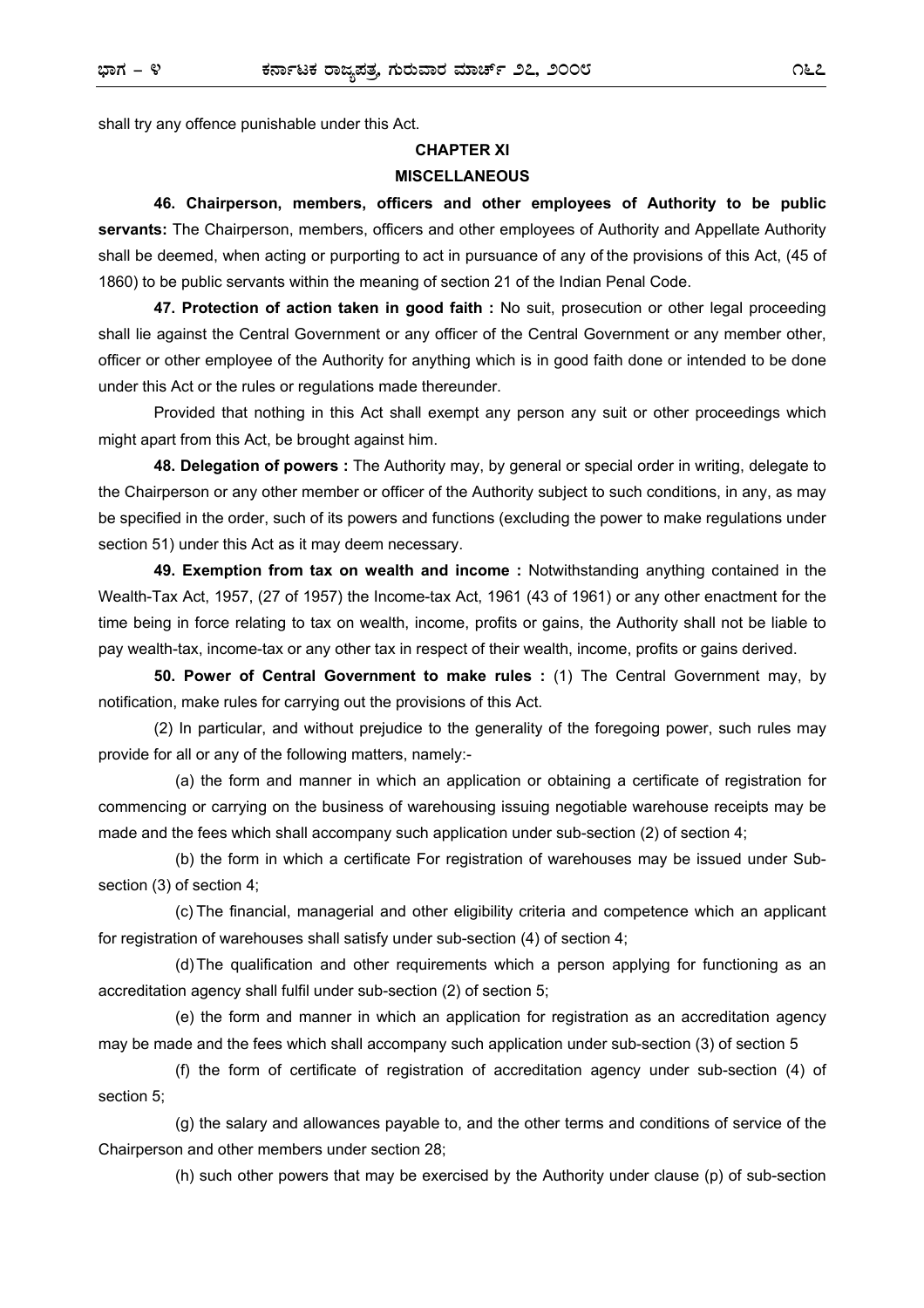(2) of section 35;

(i) the form and manner of maintenance of annual statement of accounts to be maintained by the Authority under sub-section (1) of section 38;

(j) the form and manner in which and the time within which returns and statements and particulars are to be furnished by the Authority to the Central Government under sub-section (I) of section 39;

(k) the form and the manner in which an appeal may be made to the Appellate Authority and the fee which shall accompany such appeal under sub-section (2) of section 42;

(l) the procedure to be followed by the Appellate Authority in disposing of an appeal under subsection (3) of section 42;

(m) any other matter which is required to be, or may be, prescribed, or in respect of which provision is to be or may be made by rules.

**51. Power of Authority to make regulations :** (1) The Authority may, with the previous approval of the Central Government, and in consultation with the Warehousing Advisory Committee, by notification, make regulations consistent with this Act and the rules made thereunder to carry out the provisions of this Act.

(2) In particular, and without prejudice to the generality of the foregoing power, such regulations may provide for all or any of the following matters, namely:—

(a) the matters regulating the authorities of accreditation agencies under sub-section (2) of section 3;

(b) the form and manner and the period for which a warehouseman shall keep the records and accounts of the warehousing business under sub-section (2) of section 8;

(c) the manner of disposal of goods or any part thereof and the keeping of sale proceeds in an escrow account by the warehouseman under sub-section (7) of section 9;

(d) the mode of sale under sub-section (10) of section 10;

(e) the manner of issuance of duplicate warehouse receipt under the proviso to sub-section (2) of section 23;

(f) the time and places of meetings of the Authority and the procedure to be followed at such meetings including the quorum necessary for the transaction of business under sub-section (1) of section 31;

(g) the terms and conditions of service of officers and other employees of the Authority under sub-section (2) of section 33;

(h) the registration and functioning of accreditation agencies, renewal, modification, withdrawal, suspension or cancellation of such registration and the code of conduct for officials of accreditation agencies for accreditation of the warehouses under clause (b) of sub-section (2) of section 35;

(i) the standards for approval of certifying agencies for grading of goods under clause (f) of sub-section (2) of section 35;

(j) the rate of fees and other charges to be levied for carrying out the provisions of this Act under clause (h) of sub-section (2) of section 35;

(k) any other matter which is required to be, or may be, specified by regulations or in respect of